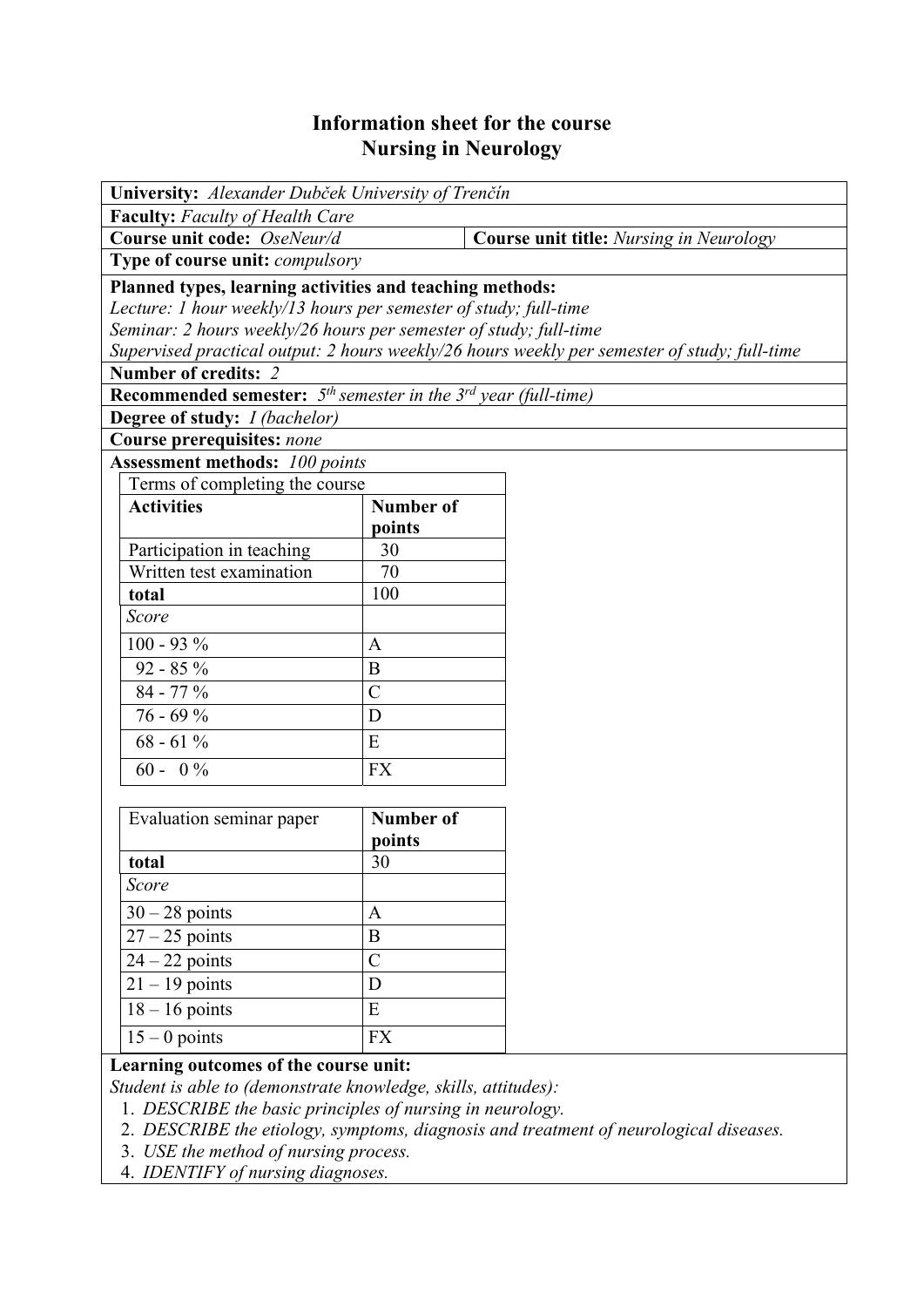#### 5. *CHOOSE adequate nursing interventions.*

#### **Course contents:**

### **Lecture:**

- *1. Introduction to the subject.*
- *2. The anatomy and physiology of the nervous system neuron, structure, function, synapses, and muscle function, nerve-muscle connection, motor unit, functional units of the muscular system, central nervous system.*
- *3. Examination methods in neurology a clinical examination of the patient and support neurological examinations.*
- *4. Neurological syndromology.*
- *5. Cerebrovascular disorders and vascular disorders of the spinal cord stroke, spinal cord vascular events - characteristics, classification, etiology, clinical manifestations, diagnosis, differential diagnosis, treatment.*
- *6. Extrapyramidal system disorders Parkinson's disease, Wilson's disease, dyskinetic syndromes - characteristics, classification, etiology, clinical manifestations, diagnosis, differential diagnosis, treatment.*
- *7. Degenerative diseases of the central nervous system Dementia characteristics, classification, etiology, clinical manifestations, diagnosis, differential diagnosis, treatment.*
- *8. Epilepsy characteristics, classification, etiology, clinical manifestations, diagnosis, differential diagnosis, treatment.*
- *9. Headache characteristics, classification, etiology, clinical manifestations, diagnosis, differential diagnosis, treatment.*
- *10. Multiple sclerosis characteristics, classification, etiology, clinical manifestations, diagnosis, differential diagnosis, treatment.*
- *11. Disc disorders characteristics, classification, etiology, clinical manifestations, diagnosis, differential diagnosis, treatment.*
- *12. Neurologic infections, Neuropathies, Trigeminal neuralgia, Bell's Palsy characteristics, classification, etiology, clinical manifestations, diagnosis, differential diagnosis, treatment*
- *13. Disorders of muscle and neuromuscular transmission myopathy and myasthenia gravis characteristics, classification, etiology, clinical manifestations, diagnosis, differential diagnosis, treatment.*

## **Seminar:**

- *1. Introduction to subjects, its objectives, tasks, nursing management for neurological workplaces.*
- *2. Neurological physiotherapy.*
- *3. Assessment of neurologic function, Diagnostic evaluation.*
- *4. Nursing care plan, measuring and evaluation scales in neurology.*
- *5. Nursing care plan for patients diagnosed with cerebrovascular disorders.*
- *6. Nursing care plan for patients diagnosed with Extrapyramidal System Disorders Parkinson's disease, Wilson's disease, dyskinetic syndromes.*
- *7. Nursing care plan for patients with Dementia.*
- *8. Nursing care plan for patients diagnosed with Epilepsy.*
- *9. Nursing care plan for patients diagnosed with Headache.*
- *10. Nursing care plan for patients diagnosed with Multiple sclerosis.*
- *11. Nursing care plan for patients diagnosed with Disc disorders.*
- *12. Nursing care plan for patients diagnosed with Neurologic Infections, Neuropathies, Trigeminal neuralgia, Bell Palsy.*
- 13. *Nursing care plan for patients diagnosed with Disorders of muscle and Disorders of neuromuscular transmission - myopathy and myasthenia gravis.*

**Recommended of required reading:**